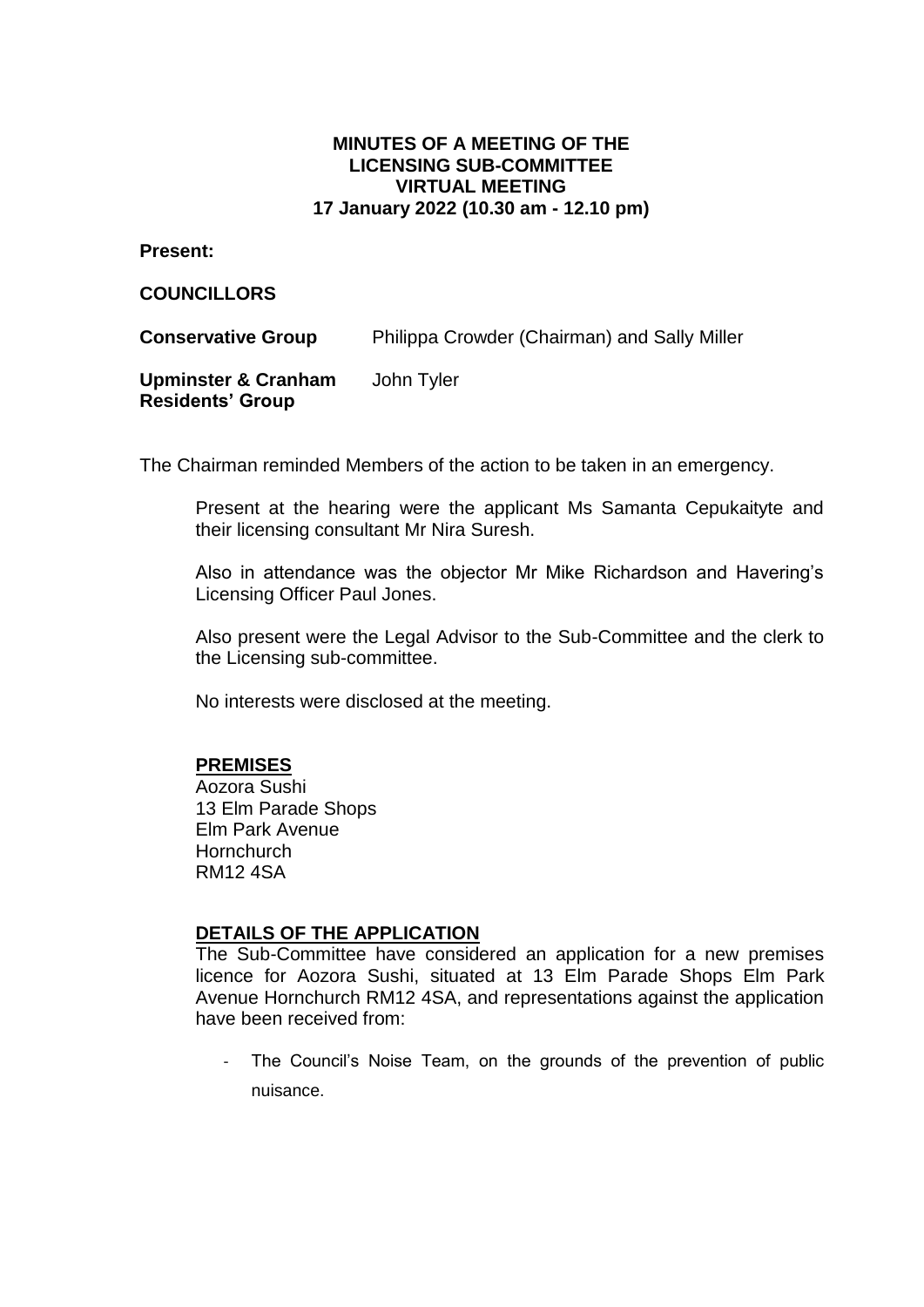## **SUMMARY**

The Sub-Committee must promote the licensing objectives and must have regard to the Secretary of State's National Guidance created under S182 of the Licensing Act and the Council's own Statement of Licensing Policy. Where relevant representations are made, the authority must hold a hearing and then take such steps, as it considers necessary for the promotion of the licensing objectives (section 18(3), LA 2003). These steps may include rejecting the application, or modifying the conditions to the extent that the authority considers necessary for the promotion of the licensing objectives

## **DECISION**

Having considered and heard all of the evidence, the Sub-Committee grant the application as follows

# **Premises Opening and Closing Times:**

- i) Sunday to Thursday from 11:00 to 23:00 including Bank Holidays
- ii) Friday & Saturday from 11:00 hours to 00:00 hours

## **Provision of the sale of alcohol**

- iii) Sunday to Thursday from 11:00 to 23:00 including Bank Holidays
- iv) Friday & Saturday from 11:00 hours to 00:00 hours

## **Provision of late night refreshment**

v) Friday & Saturday from 23:00 hours to 00:00 hours

In arriving to a determination, the members noted the Council's Noise Team made representations against the application as relevant authority. Representative authorities act as source of advice to members, and on this occasion, the members heard that the Council's Noise team expressed their concerns of noise nuisance to be caused to residents should the application be granted as requested.

Since the written representations against the application, The Council's Noise Team had examined the council's revised statement of licensing policy. During the hearing, they stated they take no issue with the premises being permitted to provide late night refreshment and provision of the sale of alcohol on Fridays and Saturdays up until midnight but maintain their position that the sale of alcohol and late night refreshment from Sundays to Thursdays up until midnight will cause public nuisance to residents.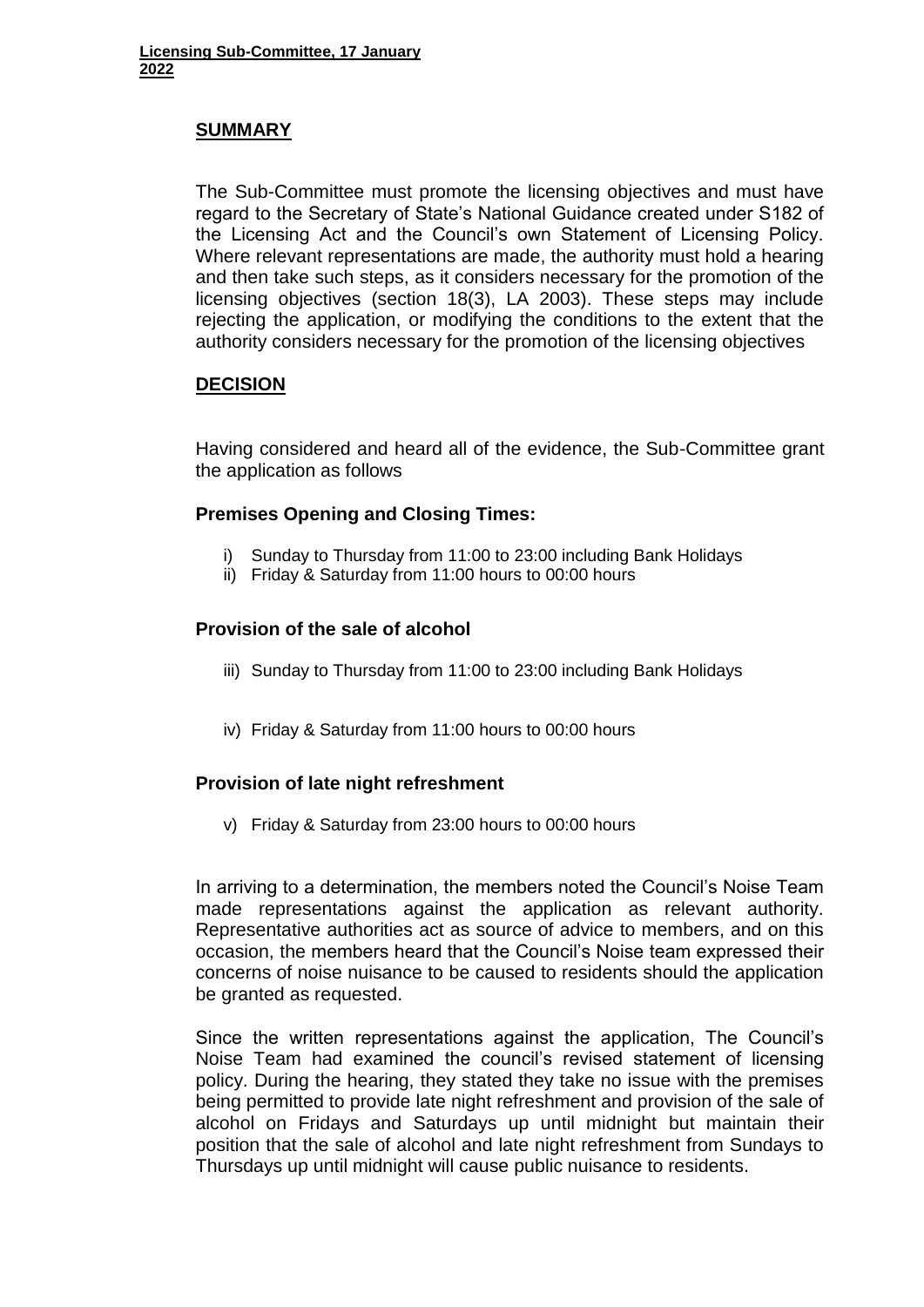The Council's Noise Team stated that although no complaints have been received concerning the premises, the premises sits directly underneath residential home. There are also residential homes opposite the premises. During the evenings, the area can be described as more of residential area than a commercial area. Given the location of the premises, permitting the premises to sell alcohol and late night refreshment after 11pm will cause residents above the premises to suffer from noise pollution caused by delivery drivers and patrons of the premises.

The members accepted this representation as the members were told by the applicant that the premises relies mostly on delivery sales. The members found that it is more than likely that delivery drivers attending and leaving the premises will cause noise pollution to residents. This will be caused by the noise generated from the vehicles used by the delivery drivers, such as mopeds, and from the congregation of delivery drivers waiting to collect orders from the premises. The members found that their concerns are consistent with the council's statement of licensing policy and their own knowledge of the area as the hours of 11pm and beyond will fall within what is described as sensitive hours. These hours are sensitive as noise will be more audible and will travel further around the premises.

The members concerns also extends to customers attending the premises after 11pm. Their entrance and egress from the premises will cause noise to travel to residents above and opposite the premises. The members are conscience that residents are likely to be sleeping after 11pm Sunday to Thursday in preparation for work and school.

The members did consider that the applicant has control over the delivery drivers who attend the premises but are equally aware this control is limited in that delivery partners employ the drivers and the driver's responsibility ultimately lies with their respective employers as opposed to the management of the premises. The Committee considered whether imposing conditions such a notices, dispersal policy or regular noise observations would be an appropriate step to promote the licensing objective, however, were satisfied due to the location of the premises, no condition will be able to competently prevent public nuisance. The Committee also reconciled the principle that beyond the immediate area surrounding the premises are matters for the personal responsibility of individuals under the law, however in this case, the immediate area around the premises are residential homes and naturally noise will be caused by customers.

Finally, the member are aware that no resident has made representations against the application however do give weight to the Council's Noise Team who are tasked to deal with noise nuisance within the borough. Therefore no licensable activity is permitted from Sundays to Thursdays after 11pm.

#### Additional Condition Imposed

**1. Alcohol shall only be served ancillary to a table meal in the restaurant, or ancillary to an order of takeaway food for consumption off the premises.**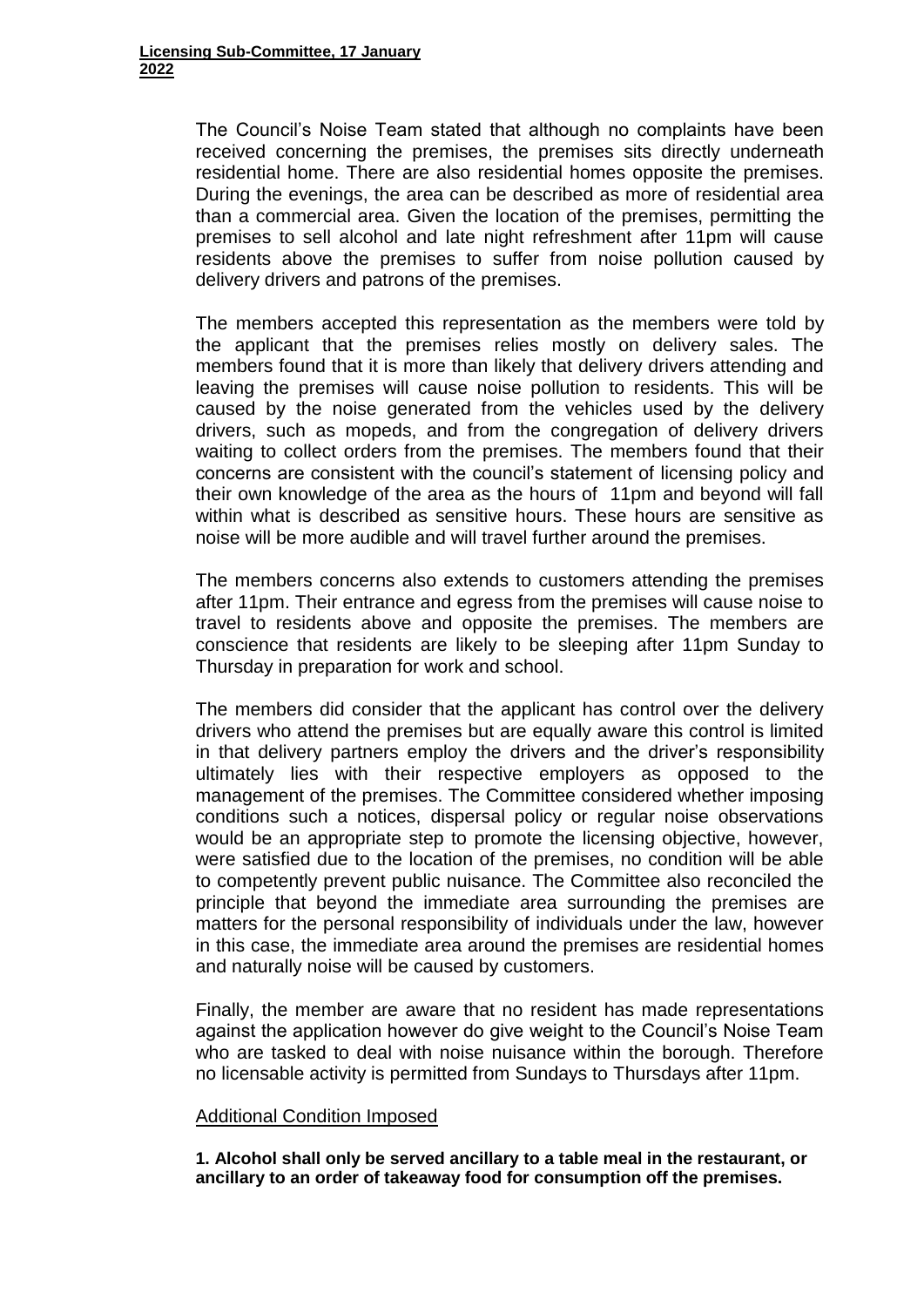The members were told during the hearing that the applicant seeks a licence to be permitted to sell alcohol on sales at the premises without the customer needing to order a meal. In the member's minds, this was contrary to their understanding of the application. The operating schedule, in particular condition 2, implied that the premises will only serve alcohol ancillary to a table meal and the applicant had described the premises as a restaurant. This was also the understanding of the Licensing Authority.

In any event, the members find that imposing such condition is propionate and justifiable and will promote the licensing objective of prevention of public nuisance. The members were concerned that without such condition, the premises will effectively be operating as a bar as opposed to a restaurant. As such, the members expected appropriate conditions to be offered in the operating schedule to promote the four licensing objectives. Examples of such conditions include conditions such as preventing vertical drinking, drinks to be served only in shatter proof glass, having a DPS or personal licence holder present at the premises. The lack of conditions offered by the applicant demonstrated to the members the applicant does not know the value of having such conditions when seeking to operate a 'bar' or 'drinks establishment'. The members found that imposing conditions will be counter productive in promoting the licensing objectives as the applicant will not understand the necessity of such conditions when operating a Bar.

Moreover, the members find that allowing a drinks establishment in a location that has many residential homes is likely to cause Public Nuisance to the residents given the nature as the noise that will be generated drinkers at the premises will have a detrimental effect on the lives of the residents. Having a condition to requiring alcohol to be only served as ancillary with a meal reflects the true nature of the premises, as described by the applicant, a restaurant and will prevent public nuisance to the residents as also stated by the Council's Noise team.

#### Conditions agreed by the Applicant and the Council's Noise Team

#### **1) Noise from deliveries of stock.**

**No deliveries shall be received at the premises outside of the following hours: 08.00-18.00 Monday-Friday 08.00-13.00 Saturday No deliveries on Sunday, Public and Bank Holidays**

**Reason**: To prevent a public nuisance from deliveries at unreasonable times.

## **2) Noise from waste collections**

**No waste collections shall occur at the premises outside of the following hours: 07.00-18.00 Monday-Friday**